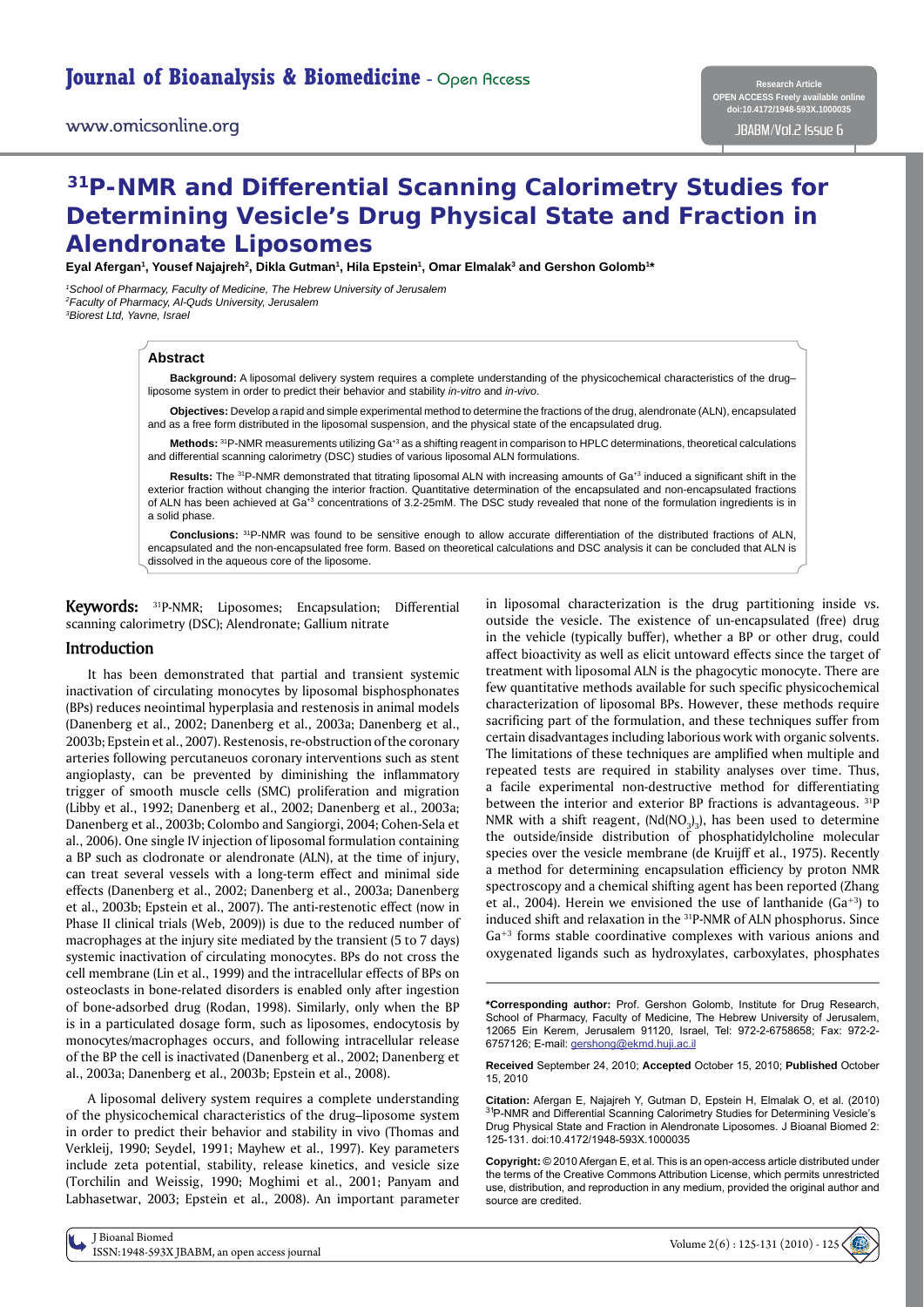and phosphonates (Hoffer, 1980; Adding et al., 2001; Nelson et al., 2002), we hypothesized that it could be utilized for differentiating ALN fractions in the liposomal formulation. In addition, differential scanning calorimetry (DSC) studies were performed in order to verify crystallization of the drug and the bilayer lipids physical state.

We report here on a facile experimental approach exploiting 31P-NMR to determine entrapment and partitioning of ALN in liposomal formulations. In addition, DSC studies and theoretical calculations elucidated that the drug is in dissolved in the vesicle's aqueous core.

## **Materials and Methods**

## **Materials**

Monosodium alendronate trihydrate [(4-Amino-1 hydroxybutylidene) bisphosphonic acid monosodium salt trihydrate] was obtained from Unipharm, Tel-Aviv, Israel. Gallium nitrate hydrate  $[Ga(NO<sub>3</sub>)<sub>3</sub>$ .7H<sub>2</sub>O of at least 99% purity and cholesterol of at least 95% purity were obtained from Sigma-Aldrich, Israel and used with no further purification. Gadoliniumdiethylenetriamine pentaacetic acid [Gd-DTPA] (Magnetol, 0.5 M) was obtained from Soreq Radiopharmaceuticals, Israel. The phospholipids 2-distearoyl-snglycero-3-phosphocholine (DSPC) and distearoyl-phosphatidylglycerol (DSPG) were obtained from Lipoid, Ludwigshafen, Germany.

## **Methods**

**Preparation of liposomes:** Small unilamellar vesicles were prepared by a modified thin lipid film hydration method (Epstein et al., 2008). DSPC, negatively charged DSPG, and cholesterol, at a molar ratio of 3:1:2 were dissolved in *t*-butanol and lyophilized overnight at -50ºC. The lyophilized cake was hydrated with 8 ml aqueous solution containing 200 mM monosodium ALN trihydrate at 55- 60ºC, and was left to stand for 1hr. The suspension was then extruded three times through double polycarbonate membranes of 0.8, 0.4 and 0.2 m pore sizes (Nucleopore, CA, USA) by means of a thermobarrel extruder (Northern Lipids Inc, Vancouver, Canada). The obtained liposomes were purified on a Sephadex G-50 column, and eluted in PBS isotonic buffer (Biological Industries, Israel) to remove free ALN. The liposomes were sterilized by microfiltration (Minisart  $0.22 \mu m$ , Sartorius) and stored at 4°C.

**Liposomes characterization:** Liposomes size and morphology were determined by photon correlation spectroscopy (ALV-GmBH, Langen Germany). The zeta potential was measured by means of a NanoZ (Malvern instruments, Malvern UK). The phospholipid content was determined colorimetrically with the Bartlett assay, and cholesterol and ALN content were measured by means of HPLC (Cohen-Sela et al., 2006).

**NMR studies:** All 31P-NMR spectra were recorded on Varian Inova in the resonance frequency of 500 MHz by a spectrometer equipped with a 5mm computer switchable probe. Chemical shifts were processed using the standard Varian NMR software. The spectra were collected with broadband decoupling of the protons, acquisition time (AT) = 1.6 and relaxation delay (d1) = 2 seconds each. Usually, 32 pulses were acquired and line broadening ( $lb = 3$ ) was applied prior to processing and integration. The samples were measured without spinning at 25ºC. Chemical shifts were assigned relative to the external reference signal of  $H_3PO_4$  set at  $\delta = 0$  ppm. All samples contained about 10%  $D_2O$  (v/v) for solvent locking.

To determine the effect of Ga+3 cation on free ALN and liposomal ALN, a solution of free ALN (700µl, 100 mM) or a liposomal

formulation  $(400\mu l)$  were transferred to the NMR tube that was inserted into the NMR machine, and the system was locked and shimmed accordingly. Following initial measurements of these samples, further measurements were performed on titrated samples by using 50µl fractions of gallium nitrate (100mM stock solution), shaked for 1-2 minutes prior measurements. In a third arm of the experiments, in order to distinguish between the two forms of ALN (encapsulated *vs*. free), ALN solution (200µl) was added to liposomal ALN (400µl). The solution mixture was titrated with gallium nitrate (20ul) in the same manner. All measurements were performed with and without shifting reagent. Integrating and comparing the areas under the relevant NMR peaks enabled quantification.

**DSC studies:** Thermograms of selected specimens were recorded with a DSC (Malvern Toledo, USA), under purged nitrogen. After equilibration of the analyzer at 25ºC, specimens were hermetically sealed in a 40 µl pan; an empty specimen pan was used as the reference. The melting temperatures were determined using a heating rate of 10 ºC/min from 25 to 290ºC. The resulting thermograms were analyzed with the Star<sup>e</sup> software (Mettler Toledo, USA). The temperature range at half peak height was used to determine the range of the transition.

## **Results**

## **Characterization of the liposomal formulations**

The encapsulation yield was 30±5%. The concentration of encapsulated ALN and lipids in the liposomes was  $5.20 \pm 0.05$  mg/ml and  $23.4 \pm 1.6$  mg/ml, respectively, with a drug to lipids ratio of 1:4.5. The non-encapsulated free drug concentration in the suspension was less than 0.05 mg/ml. The liposomes obtained had a mean diameter of  $175 \pm 21$ nm, with a polydispersity index below 0.1, and a negative zeta potential of  $-26.3 \pm 1.9$  mV.

## **Characterization of ALN by 31P-NMR**

In order to affirm purity, the <sup>31</sup>P-NMR of ALN solution was measured and the chemical shift of the drug was assigned to  $\delta$  $=18.44$  ppm (in reference to phosphoric acid). The spectrum was collected over a wide spectral width (from  $+60$  ppm to -45 ppm), and no other phosphorus containing species were detected all over the range indicating that the compound was pure (Figure 1a).

## **Effect of a lanthanide (gallium nitrate) on free ALN**

Titrating free ALN (100mM) with gallium nitrate at an equimolar concentration (100mM) resulted in additive weakening of the peak assigned for free ALN, as shown in the continuous reduction of the signal to noise (s/n) ratio, and the appearance of a widened new peak shifted to  $\delta$  =16.59 ppm (Figure 1). In addition, a white precipitate was formed with the cumulative addition of the titrant (probably Ga-ALN salt/complex). As more portions of Ga+3 were added, a total disappearance of the original peak at  $\delta = 18.44$  ppm (Figure 1g) was observed, and the precipitation was intensified. However, when excess Ga<sup>+3</sup> was added ( $>500 \mu$ l) the precipitate started to dissolve and two additional peaks, one to the right ( $\delta$  =15.25 ppm) and one to the left ( $\delta$  =16.51 ppm), appeared (Figure 1h). This continued even after addition of a larger excess of Ga<sup>+3</sup>. Not only the signal at  $\delta$  =18.44 ppm was weakened with successive addition of Ga<sup>+3</sup> but the peak was also widened. It should be noted that the formation of the precipitate weakened the intensity of both, the original peak of ALN and the shifted fraction of ALN-Ga+3. In addition, the formation and the dissolution of the precipitate induced marked changes in the viscosity of the sample, which in turn affected the chemical shifts of both free ALN as well as the shifted peaks.

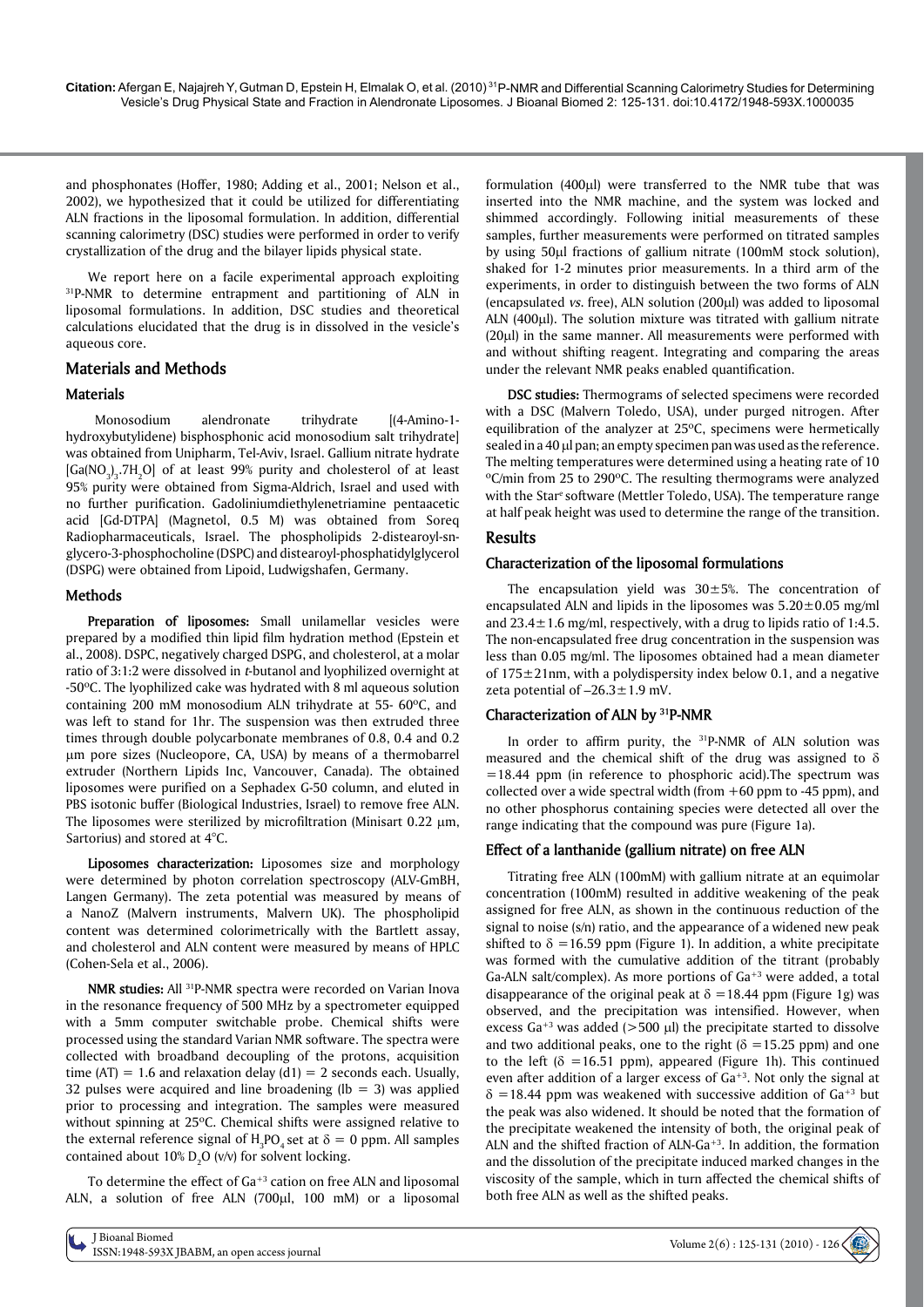# **Journal of Bioanalysis & Biomedicine** - Open Access

## www.omicsonline.org



#### **Effects of the lanthanide, gallium nitrate, on liposomal ALN**

The 31P-NMR spectrum of liposomal ALN (without the addition of Ga+3) exhibited two separated signals. In addition to the characteristic chemical shift of encapsulated ALN at  $\delta$  =18.75 ppm, a 2nd chemical shift at  $\delta$  =2.31 ppm is attributed to the buffer phosphates (Figure 2a). Thus, the chemical shift of encapsulated ALN ( $\delta$  =18.75 ppm) was downfield by  $\Delta\delta$  =0.31 ppm, in comparison to free ALN resonance ( $\delta$ =18.44 ppm). This shift is most probably due to a certain physicochemical environment induced by ALN on the surrounding membrane of anionic phospholipids. Nevertheless, in order for this difference of  $\sim$ 0.31 ppm to differentiate between encapsulated and non-encapsulated ALN, particularly when existing simultaneously in the same sample, a proof of the peaks assignment should be provided. This was achieved by utilizing  $Ga^{+3}$  as a shifting reagent (see below). It is worth noting that 31P NMR measurements performed for longer time (weeks) on the formulation revealed no new peaks.

We wished to assess the effect of  $Ga^{+3}$  on ALN residing in the liposomal core. To this end, liposomal ALN (400 µl) was titrated with increasing amounts of gallium nitrate (100mM), and 31P-NMR was measured following each titration. It was noticed that by adding Ga+3 to the formulation, the phosphates of the buffer were affected first (the peak at  $\delta$  =2.31 wasshifted up field toward  $\delta$  =0.62 ppm). This effect was strengthened as more portions of Ga<sup>+3</sup> were added. In contrast, encapsulated ALN was not affected significantly by titration with the  $Ga^{+3}$  cation (Figures 2b-d). Under the experimental

conditions the buffer acts as a shield, and  $Ga^{+3}$  reacts with the buffer's phosphates prior to interacting with the phosphates of the outer liposomal phospholipids.

#### **Encapsulated** *vs.* **free ALN**

In order to distinguish between the two forms of ALN (encapsulated *vs*. free), ALN solution was added to a liposomal ALN preparation. 31P-NMR has shown three chemical shifts, two peaks in the relevant region of ALN resonance, liposomal and free ALN ( $\delta = 18$ -19ppm), one was assigned for the encapsulated ( $\delta$  =18.7 ppm) and the other for the nonencapsulated form (free,  $\delta = 18.4$  ppm), and a third one shifted up field ( $\delta$  =0.09 ppm), which was attributed to the phosphate buffer. Integrating the area under the peaks of the two ALN forms suggested that the concentration of free ALN (exterior) is 3.4 times higher than that of the encapsulated form (interior). This is in accord with the concentrations of ALN determined by HPLC (33 mM and 10.66 mM, free and encapsulated ALN, respectively, Figure 3).

In the next step we aimed at affirming whether it would be possible to distinguish between the two ALN forms by selectively titrating the exterior ALN using  $Ga^{+3}$  as a chemical shifting agent. The mixture of formulated (interior/encapsulated) and added (exterior/free) ALN was titrated with gallium nitrate solution (100 mM). At first, gradual addition of 20 $\mu$ l portions of Ga<sup>+3</sup> to the mixture caused a continuous decrease in the intensity of the peak representing the exterior ALN  $(\delta = 18.46$  ppm), while interior ALN  $(\delta = 18.77$ ppm) was not affected.



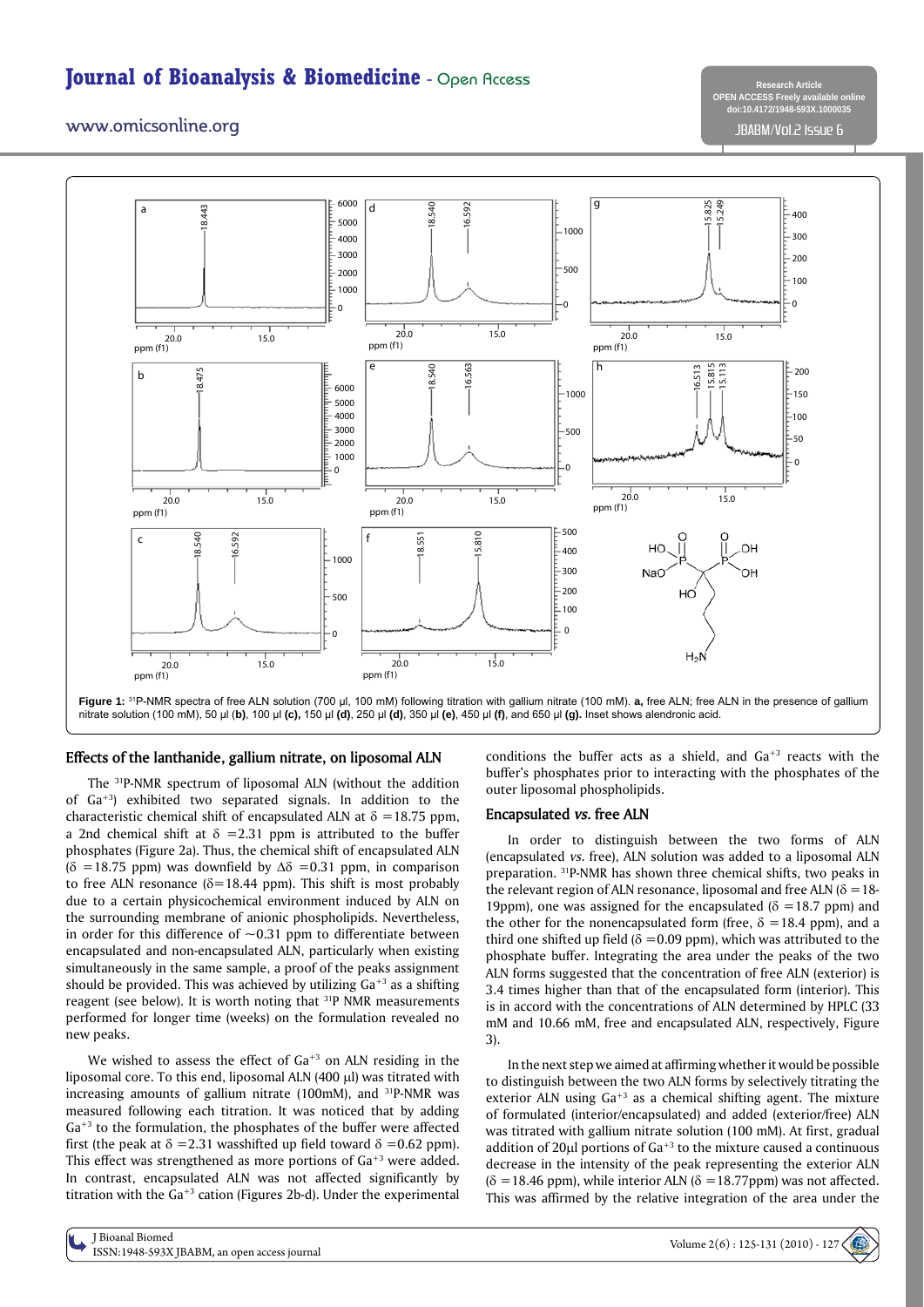Citation: Afergan E, Najajreh Y, Gutman D, Epstein H, Elmalak O, et al. (2010) <sup>31</sup>P-NMR and Differential Scanning Calorimetry Studies for Determining Vesicle's Drug Physical State and Fraction in Alendronate Liposomes. J Bioanal Biomed 2: 125-131. doi:[10.4172/1948-593X.1000035](http://dx.doi.org/10.4172/1948-593X.1000035)





peaks corresponding to the exterior *vs.* interior drug. As more Ga+3 was added ( $\sim$ 100  $\mu$ l) the broad shifted-peak at  $\delta$  = 16.50 ppm (Figure 4c), a characteristic of gallium-ALN association, was intensified and clearly detected. The exterior ALN fraction  $(\delta = 18.46 \text{ ppm})$  was completely shifted after the addition of 200 µl gallium nitrate in total (Figure 4). Additional  $Ga^{+3}$  portions resulted in the total breakdown of the liposomal formulation and the instant release of the ALN. Most of the ALN was gallium-associated ( $\delta$  = 16.38 ppm), and one-third was seemingly protected with phospholipid aggregates that still resonate at  $\delta$ ~18.77 ppm. Additional portions of excess Ga<sup>+3</sup> did not change the ratio (Figure 5), which is probably because  $Ga^{+3}$  is unable to access the portion of insoluble aggregated alendronate-lipids**.**

## **DSC studies**

The results obtained by the DSC analyses are summarized in Table 1. As expected the lipids exhibited endothermic peaks of transition and melting, and disodium alendronate trihydrate exhibited 2 endothermal peaks (loss of crystalline water and melting). In contrast, no endothermal peaks were exhibited by the ingredients of the liposomal formulation when in water, except for the evaporated water (high enthalpy of ca. 1500 j/g). Small differences in the onset temperatures of water evaporation were detected for empty liposome, ALN solution, and empty liposomes spiked with alendronate solution, and liposomal alendronate, 88.58, 85.44, 76.98 and 90.54ºC, respectively, but with a similar relatively high heat of water evaporation (ca. 1500 j/g).

#### **Discussion**

In the present study, we report a facile experimental approach using 31P-NMR to differentiate between interior and exterior BP in a liposomal formulation. The developed method enables to determine the concentration of encapsulated BP, and of possibly other phosphorus containing drugs, in the aqueous liposomal core. Furthermore, this method can differentiate between encapsulated and non-encapsulated BP. The developed method is facile with no need for other cumbersome techniques.

It should be noted that  $31P$  is privileged with 100% naturally abundant isotope that resonates at higher frequency ( $vP = 121$  MHz) and 320 $\times$ more sensitive in comparison with <sup>13</sup>C making <sup>31</sup>P-NMR easy to perform. 31P-NMR was used extensively in lipid bilayer characterization and to probe vesicular dynamics, conformational restrictions and other properties (Hinton and Johnson, 1994). The use of 31P-NMR in combination with chemical shifting reagents has been extensively described in the context of MRI (Zhang et al., 1996; Noseworthy and Bray, 1998; Cea et al., 2002). After trying other

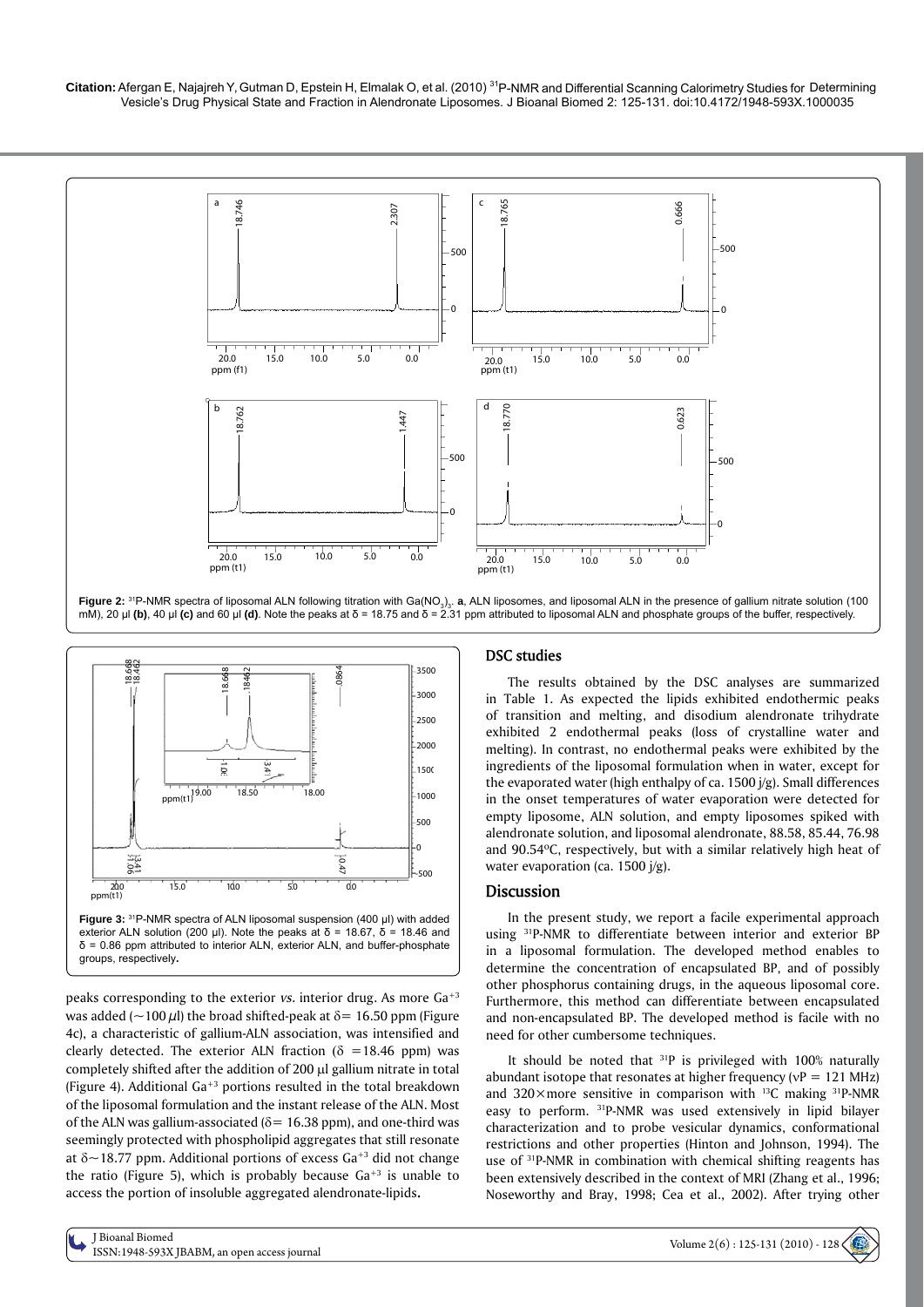## **Journal of Bioanalysis & Biomedicine** - Open Access

## www.omicsonline.org

lanthanides, gallium(III) proved to be the reagent of choice due to its moderate shift and relaxation effects on phosphorus nuclei in comparison to gadolinium(III). The relaxative effect of Gd+3 was drastic as evidenced by instant and broad widening of the 31P-NMR chemical shift of ALN (data not shown).  $Ga^{+3}$  is capable of forming stable coordinative complexes with various anions and oxygenated ligands such as hydroxylates, carboxylates, phosphates and phosphonates (Hoffer, 1980; Adding et al., 2001; Nelson et al., 2002). This enabled the development of a facile experimental approach for determining ALN encapsulated fraction in comparison to free ALN in the vehicle, utilizing  $31P$ -NMR spectroscopy and  $Ga^{+3}$  as a chemical shift reagent. The process of coordinative complexation of the metal cation,  $Ga^{+3}$ , with the anionic BP ligand, ALN, was found feasible. This was shown by the binding of gallium(III) to the BP that induced a shift of  $\Delta\delta$  = 2 ppm up field,  $\delta$  = 18.44 and 16.59 ppm, free and Ga<sup>+3</sup>-bound ALN, respectively, and widening of the peak corresponding to the bound ligand (Figure 1). Such differences in the 31P-NMR chemical shift could arise from close and direct coordination of the negatively charged oxygens comprising the BP with the metal cationic center. These findings made 31P-NMR suitable for the analysis of free ALN using  $Ga^{+3}$ . When free ALN solution was titrated with  $Ga^{+3}$  the intensity of the peak characteristic for ALN decreased constantly  $( \delta = 18.44$ ppm), whereas the new shifted and broadened peak appeared and its intensity increased as more portions of the titrant were added (Figure 1).

Encapsulated ALN has a characteristic peak that was slightly shifted downfield  $(\delta \sim 18.75$  ppm, Figure 2a). This shift is caused **Research Article OPEN ACCESS Freely available online doi:[10.4172/1948-593X.1000035](http://dx.doi.org/10.4172/1948-593X.1000035)** JBABM/Vol.2 Issue 6

by the physicochemical environment induced by the interior lipid bilayer membrane, which in turn resulted in de-shielding of the phosphorus nuclei shifting its resonance downfield by  $\Delta\delta = 0.31$ ppm. Adding Ga+3 to the liposomal suspension was not accompanied with the up field shifting that is observed when  $Ga^{+3}$  is added to free ALN solution. However, there was a minor detectable effect on ALN inside the liposome ( $\Delta \delta = 0.016$  ppm). Such a minor shift at the corresponding peak of liposomal ALN is most probably not due to direct coordinative binding with the anionic moieties of the BP ligands since the membrane is impermeable to charged ions, but rather to indirect effect of the affected phosphates of the membrane. The liposomal formulation proved to be stable under these conditions unless large quantities of  $Ga^{+3}$  were added ( $>$ 300 ul). Nevertheless, both the liposomal viscosity and the tendency to precipitate increased significantly when gallium nitrate was added. This could be due to the neutralizing affect of the cationic metal, Ga+3, when complexing with the anionic phosphate groups of the liposomal shell.

Adding Ga+3 to a mixture of free ALN and encapsulated ALN markedly affected the exterior fraction (at  $\delta$  =18.46 ppm), but not the interior ALN fraction (at  $\delta = 18.67$  ppm), indicating that the two peaks belong to ALN partitioning between the two sides of the liposome membrane (Figure 3). Under the experimental conditions the buffer acts as a shield, and Ga+3 reacts with the buffer's phosphates prior to interacting with the phosphates of the outer liposomal phospholipids. The shifting and the decrease in the intensity of the corresponding chemical shift support this notion. It is suggested that



**Figure 4:** 31P-NMR spectra of liposomal ALN suspension (400 μl) with added exterior ALN solution (200μl) following titration with Ga(NO3 )3 (100 mM). **a,** 20μl; **b**, 60μl; **c,** 100μl; **d**, 140μl; **e**, 200μl; **f**, 400 μl.

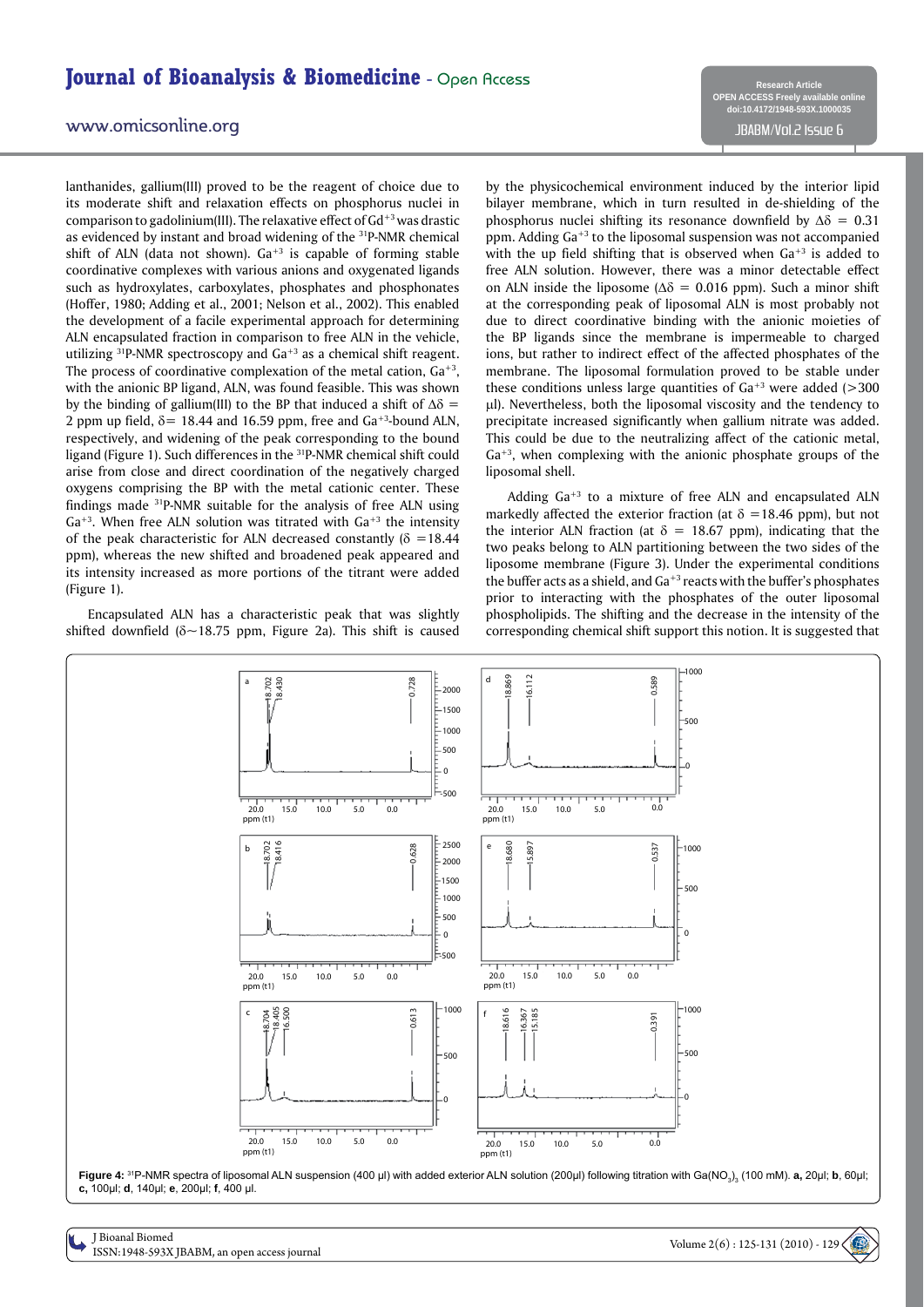

**Figure 5:** 31P-NMR spectra of ALN liposomes following breakdown of the liposome membrane with 820 μl Gallium nitrate. Note that more than two thirds of ALN is released and is associated with gallium (δ =16.379), and that less than one third is lipids-associated (δ = 18.89 ppm).

| Sample                           | <b>Endothermal Peak</b><br>(Onset temp., °c) | Energy $(-j/g)$ |
|----------------------------------|----------------------------------------------|-----------------|
| <b>DSPC</b> powder               | 52.44                                        | 0.13            |
| <b>DSPG</b> powder               | 57.45                                        | 0.72            |
| Cholesterol powder               | 143.09                                       | 56.26           |
| Empty liposomes suspension       | 88.58                                        | 1523.19         |
| Alendronate powder               | 118.49, 259.37                               | 415.08.24.41    |
| Alendronate solution             | 85.44                                        | 1542.88         |
| Empty liposomes spiked with      | 76.98                                        | 1504.90         |
| alendronate solution             |                                              |                 |
| Liposomal alendronate suspension | 90.54                                        | 1556.31         |

**Table 1:** Differential scanning calorimetry analyses of liposomal alendronate and of the formulation ingredients.

the mere entrapment of ALN in liposomal formulation is sufficient to provoke a change in the physicochemical environment that induces a slight change in the magnetization of ALN dwelling inside the aqueous core of the liposome, making it resonates at a new downfield shifted signal. The two distinct <sup>31</sup>P-NMR chemical shifts detected indicate the existence of two forms of ALN, inside and outside the vesicles. <sup>31</sup>P-NMR measurements performed for longer time (weeks) on the formulation revealed no new peaks. This indicates that no significant amount of ALN leaked out of the liposome core and that ALN is nonleachable from the aqueous core across the lipids bilayer. Thus, the liposome bilayer comprises a physical barrier that prohibits transport of these two forms, and prevents the metal from penetrating into the vesicle complexing with the inside drug molecules, on the other hand. This finding is corroborated by the long-term stability of alendronate liposomes (Epstein et al., 2008).

When certain amounts of ALN were titrated with a liposomal ALN preparation, <sup>31</sup>PNMR revealed two peaks, differentiated by  $\Delta\delta$  = 0.24 ppm (Figure 4). Using 500 MHz NMR, these two forms (exterior *vs.* interior) were distinguishable. In addition, when more ALN was added, only the peak characteristic of the exterior ALN ( $\delta = 18.46$ ) ppm) was intensified (data not shown). Integrating the area under the peaks of the two forms of ALN revealed that free ALN concentration is 3.4-fold of the encapsulated form. This difference correlates well with ALN concentrations determined by HPLC, 33 mM and 10.66 mM, free and encapsulated ALN, respectively. These results confirm that ALN concentration ratio, encapsulated vs. free, can be determined by 31P-NMR. After it was verified that the 2 peaks are indeed of encapsulated and free ALN, it is suggested that further studies for analyzing liposomal ALN formulations could utilize this technique, with no need for adding  $Ga^{+3}$ .

The DSC studies (Table 1) confirmed that ALN is not crystallized in the liposomal formulation, and encapsulated ALN is dissolved in the inner aqueous liposome core. It should be noted that in certain liposomal formulations, such as doxorubicin liposomes, some of the drug is in a solid state in the aqueous core (Li et al., 1998). Differences in solubility and aqueous core content can determine the physical state of drug in the vesicle's core. Since the theoretically calculated total inner volume of the vesicles is  $213\mu$ l/ml (Epstein et al., 2006), the calculated concentration of ALN in the vesicles is 24.4 mg/ml. This concentration, which is much lower than the drug solubility and the concentration of the initial solution (65mg/ml), suggests that ALN is dissolved in the aqueous core.

## **Conclusions**

<sup>31</sup>P-NMR was found to be a useful tool for characterizing liposomal ALN. The formulation is pure, with one form of drug encapsulated inside, as shown by a single narrow signal in the BP region. The formulation is stable and no leakage of the hydrophilic ALN was detected under the experimental conditions over weeks. Encapsulated ALN in liposomes formulation interacts with membrane phosphates as evidenced by a slight change in the magnetization of ALN resonating at a downfield shifted signal. Differentiation between interior and exterior in the liposomal formulation was achieved by utilizing Ga+3 as a shifting reagent. Rigidification and phase separation was noticed when titrating the formulation with  $Ga^{+3}$ . It is suggested that 31P-NMR could be used to determine the concentration of the encapsulated BP without any special treatments, and to differentiate between the interior and exterior fractions. However, the robustness of the should be validated on liposomal formulations of other BP. The theoretical calculations and DSC analyses support the conclusion that ALN is dissolved in the aqueous core of the liposome.

#### **Acknowledgments**

This work was supported in part by a grant from Biorest Ltd., Israel (GG). GG is affiliated with the David R. Bloom Center for Pharmacy at The Hebrew University of Jerusalem.

#### **References**

- 1. [Adding LC, Bannenberg GL, Gustafsson LE \(2001\) Basic experimental studies](http://www.ncbi.nlm.nih.gov/pubmed/11314600)  and clinical aspects of gadolinium salts and chelates. Cardiovasc Drug Rev 19: 41-56.
- 2. [Cea G, Bendahan D, Manners D, Hilton-Jones D, Lodi R, et al. \(2002\) Reduced](http://www.ncbi.nlm.nih.gov/pubmed/12077012)  oxidative phosphorylation and proton efflux suggest reduced capillary blood supply in skeletal muscle of patients with dermatomyositis and polymyositis: a quantitative 31P-magnetic resonance spectroscopy and MRI study. Brain 125: 1635-1645.
- Cohen-Sela E, Rosenzweig O, Gao J, Epstein H, Gati I, et al. (2006) Alendronate[loaded nanoparticles deplete monocytes and attenuate restenosis. J Control](http://www.ncbi.nlm.nih.gov/pubmed/16697068)  Release 113: 23-30.
- 4. [Colombo A, Sangiorgi G \(2004\) The monocyte: the key in the lock to reduce](http://www.ncbi.nlm.nih.gov/pubmed/14715177)  stent hyperplasia? J Am Coll Cardiol 43: 24-26.
- 5. [Danenberg HD, Fishbein I, Epstein H, Waltenberger J, Moerman E, et al.](http://www.ncbi.nlm.nih.gov/pubmed/14576517)  (2003a) Systemic depletion of macrophages by liposomal bisphosphonates reduces neointimal formation following balloon-injury in the rat carotid artery. J Cardiovasc Pharmacol 42: 671-679.
- 6. [Danenberg HD, Fishbein I, Gao J, Mönkkönen J, Reich R, et al. \(2002\)](http://www.ncbi.nlm.nih.gov/pubmed/12147543)  Macrophage depletion by clodronate-containing liposomes reduces neointimal formation after balloon injury in rats and rabbits. Circulation 106: 599-605.
- 7. [Danenberg HD, Golomb G, Groothuis A, Gao J, Epstein H, et al. \(2003b\)](http://www.ncbi.nlm.nih.gov/pubmed/14610008)  Liposomal alendronate inhibits systemic innate immunity and reduces in-stent neointimal hyperplasia in rabbits. Circulation 108: 2798-2804.
- 8. [de Kruijff B, Cullis PR, Radda GK \(1975\) Differential scanning calorimetry](http://www.ncbi.nlm.nih.gov/pubmed/1242108)  and 31P NMR studies on sonicated and unsonicated phosphatidylcholine liposomes. Biochim Biophys Acta 406: 6-20.